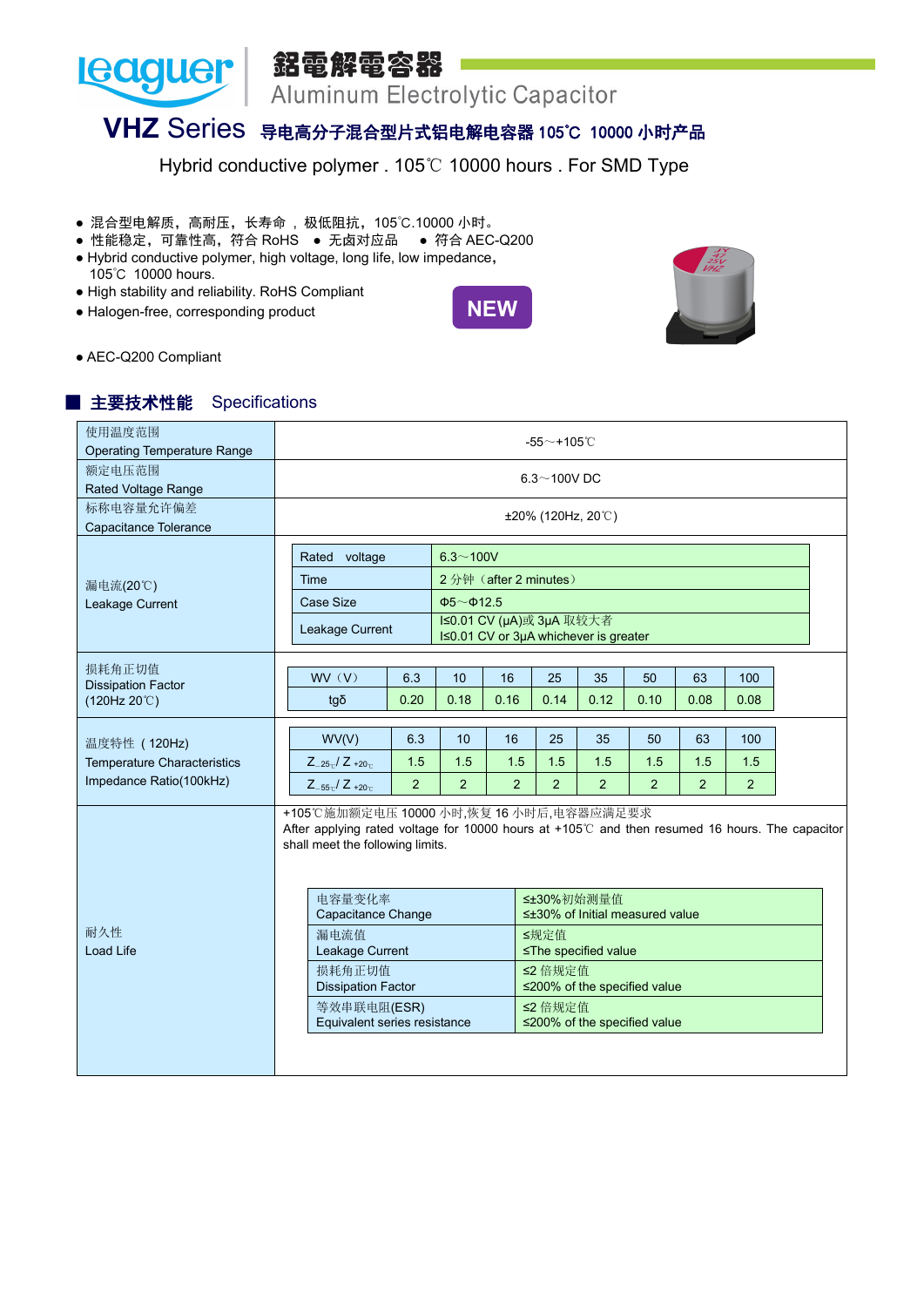

## 鋁電解電容器 Aluminum Electrolytic Capacitor

#### ■ 外形图及尺寸 Case size table







| $\Phi$ D    | L              | A±0.2 | $B\pm0.2$ | C±0.2 | E±0.2 | W           |
|-------------|----------------|-------|-----------|-------|-------|-------------|
| $\Phi$ 5    | $6.0 \pm 0.3$  | 5.3   | 5.3       | 5.9   | 1.3   | $0.5 - 0.8$ |
| $\Phi$ 6.3  | $6.0 + 0.3$    | 6.6   | 6.6       | 7.4   | 2.2   | $0.5 - 0.8$ |
| $\Phi$ 6.3  | $7.7 \pm 0.3$  | 6.6   | 6.6       | 7.4   | 2.2   | $0.5 - 0.8$ |
| $\Phi$ 8    | $10.2 \pm 0.5$ | 8.3   | 8.3       | 9.1   | 3.1   | $0.9 - 1.1$ |
| $\Phi$ 10   | $10.2 \pm 0.5$ | 10.3  | 10.3      | 11.1  | 4.5   | $0.9 - 1.1$ |
| $\Phi$ 10   | $12.5 \pm 0.5$ | 10.3  | 10.3      | 11.1  | 4.5   | $0.9 - 1.1$ |
| $\Phi$ 12.5 | $13.5 \pm 0.5$ | 13    | 13        | 13.8  | 5.2   | $0.8 - 1.2$ |

#### ■ 标称电容量、额定电压、额定纹波电流与外形尺寸对应表

Nominal capacitance, rated voltage, rated ripple current and case size table

| N<br><b>WV</b> |         | 6.3V |             | 10V     |      |             |         | <b>16V</b>   |             | <b>25V</b> |              |             |  |
|----------------|---------|------|-------------|---------|------|-------------|---------|--------------|-------------|------------|--------------|-------------|--|
| $\mu\text{F}$  | ΦD×L    |      | <b>ESR</b>  | ΦD×L    |      | <b>ESR</b>  | ΦD×L    | $\mathbf{I}$ | <b>ESR</b>  | ΦD×L       | $\mathbf{I}$ | <b>ESR</b>  |  |
|                | mm      | (mA) | $(m\Omega)$ | mm      | (mA) | $(m\Omega)$ | mm      | (mA)         | $(m\Omega)$ | mm         | (mA)         | $(m\Omega)$ |  |
| 33             |         |      |             |         |      |             |         |              |             | 5x6.0      | 900          | 80          |  |
| 47             |         |      |             |         |      |             | 5x6.0   | 900          | 70          | 6.3x6.0    | 1300         | 50          |  |
| 56             |         |      |             |         |      |             |         |              |             | 6.3x6.0    | 1300         | 50          |  |
| 68             |         |      |             |         |      |             |         |              |             | 6.3x7.7    | 2000         | 30          |  |
| 82             |         |      |             |         |      |             | 6.3x6.0 | 1600         | 45          |            |              |             |  |
| 100            |         |      |             | 6.3x6.0 | 1600 | 45          |         |              |             | 6.3x7.7    | 2000         | 30          |  |
| 150            |         |      |             |         |      |             | 6.3x7.7 | 2200         | 27          | 8x10.2     | 2300         | 27          |  |
| 220            | 6.3x6.0 | 1600 | 45          | 6.3x7.7 | 2300 | 24          |         |              |             | 8x10.2     | 2300         | 27          |  |
| 270            |         |      |             |         |      |             | 8x10.2  | 2500         | 22          | 10x10.2    | 2500         | 20          |  |
| 330            | 6.3x7.7 | 2300 | 24          | 8x10.2  | 2500 | 22          |         |              |             | 10x10.2    | 2500         | 20          |  |
| 470            |         |      |             |         |      |             | 10x10.2 | 2600         | 18          |            |              |             |  |
| 560            | 8x10.2  | 2500 | 22          |         |      |             |         |              |             | 10x12.5    | 3500         | 18          |  |
| 820            | 10x10.2 | 2600 | 18          | 10x10.2 | 2600 | 18          |         |              |             | 12.5x13.5  | 4000         | 15          |  |

mm